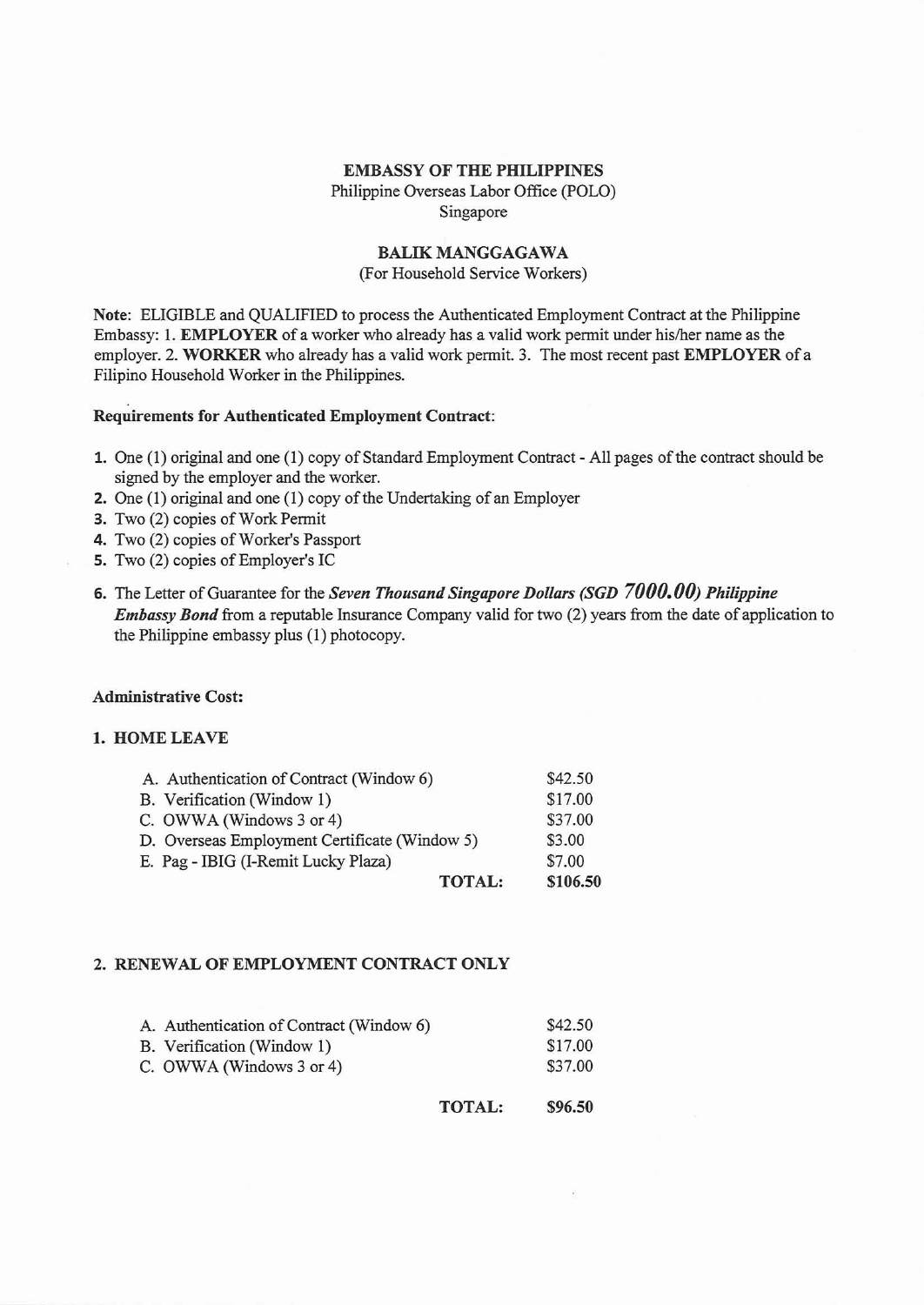#### STANDARD EMPLOYMENT CONTRACT For Filipino Household Service workers

This employment contract is executed and entered in by and between:

|  |                                                                       | Employer: <u>and the contract of the contract of the contract of the contract of the contract of the contract of the contract of the contract of the contract of the contract of the contract of the contract of the contract of</u> |  |
|--|-----------------------------------------------------------------------|--------------------------------------------------------------------------------------------------------------------------------------------------------------------------------------------------------------------------------------|--|
|  |                                                                       |                                                                                                                                                                                                                                      |  |
|  |                                                                       |                                                                                                                                                                                                                                      |  |
|  |                                                                       |                                                                                                                                                                                                                                      |  |
|  |                                                                       | and the                                                                                                                                                                                                                              |  |
|  |                                                                       |                                                                                                                                                                                                                                      |  |
|  |                                                                       | Philippine Address: Note and the second state of the second state of the second state of the second state of the second state of the second state of the second state of the second state of the second state of the second st       |  |
|  |                                                                       | Contact Nos: Civil Status: Contact Nos: Contact Nos:                                                                                                                                                                                 |  |
|  |                                                                       | Passport No.: Date & Place of Issue:                                                                                                                                                                                                 |  |
|  | Voluntarily binding themselves to the following terms and conditions: |                                                                                                                                                                                                                                      |  |

1 Site of Employment: SINGAPORE

- 2. Contract Duration: TWO (2) years commencing from the household service worker's departure from the point of origin to the site of employment
- 3 Basic monthly salary: SINGAPORE DOLLARS ( SGD\$. \_
- 4. Work Hours: The household service worker shall be provided with continuous rest of at least 8 hours per day.
- 5 Rest day: At least one (1) rest day per week.
- 6. Free transportation to the site of employment and back to the point of origin upon expiration of contract or when contract of employment is terminated through no fault of the household service worker and/or due to force majeure. In case of contract renewal, free round-trip economy class air ticket shall be provided by the employer.
- 7 The Employer shall furnish the household service worker, free of charge, separate, suitable and sanitary living quarters as well as adequate food or food allowance
- 8. Free emergency medical and dental services for the household service worker including facilities and medicine.
- 9 Vacation leave with full pay of not less than 15 calendar days for every year of service to be availed of upon completion of the contract.
- 10. The employer shall provide the household service worker with personal life accident, medical and repatriation insurance with a reputable insurance company in the host country
- 11. In the event of death of the household service worker during the term of this contract, his/her remains and personal belongings shall be repatriated to the Philippines at the expense of the Employer. In case the repatriation of remains is not possible, the same may be disposed of upon prior approval of the hous ehold service worker's next of kin or by the Philippine Embassy.

Employer Household ServiceWorker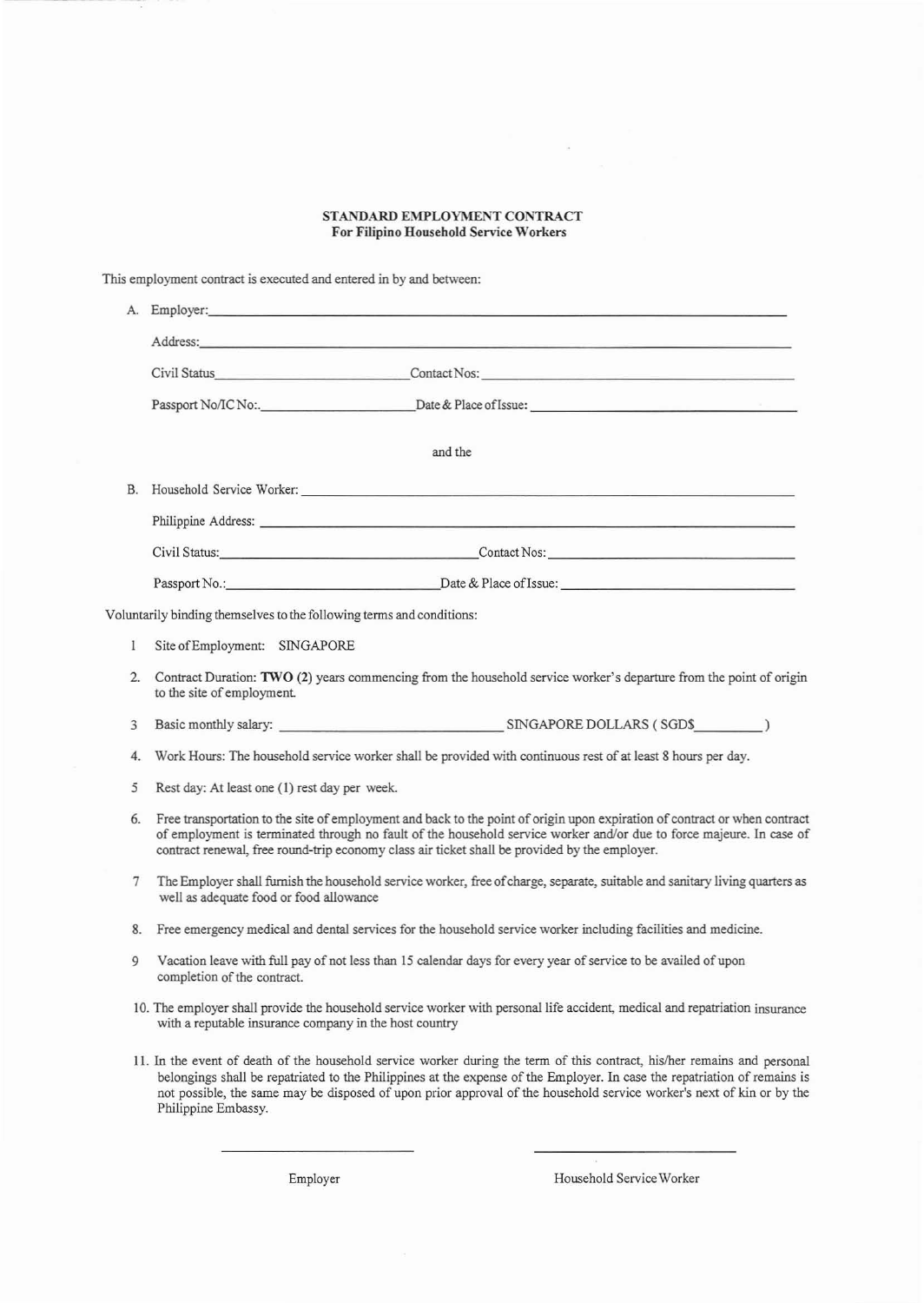- 12. The employer shall assist the household service worker in remitting a percentage of his/her salary through proper banking channels.
- 13. Termination:
	- a. Termination by Employer: The employer may terminate the household service worker's contract of employment for any of the following just causes: serious misconduct or willful disobedience by the household service worker of the lawful orders of the employer or immediate household members in connection with his/her work; gross habitual neglect by the household service worker of her duties; violation of the laws of the most country. The household worker shall shoulder the repatriation expenses.
	- b. Termination by household service worker: I) Termination without just cause: the household service worker may terminate the contract without just cause by serving a written notice on the employer at least one month in advance. Without such notice, the worker shall shoulder herlhis return transportation. 2) Termination for a just cause: the worker may also terminate the contract without serving any notice on the employer for any of the following just causes: when the worker is maltreated by the Employer or any member of his household: when the employer violates the terms and conditions of this contract; when the employer commits any of the following acts - deliberate nonpayment of salary, physical molestation and physical assault. The Employer shall pay for the repatriation expenses.
	- c. Termination due to illness. Either party may terminate the contract on the grounds of illness, disease or injury suffered by the worker, where the latter's continued employment is prohibited by law or is prejudicial to his/her health as well as to the health of the employer and his household. The repatriation expenses shall be shouldered by theemployer.
- 14. Settlement of Disputes. In case of dispure between the household service worker and the employer, the matter must be referred by either party to the Philippine Embassy who shall endeavor to settle the issue amicably to the best interest of both parties, as appropriate. If the dispute remains unresolved, the Embassy official shall refer the matter to the appropriate Labor authorities of the host country for adjudication without prejudice to whatever legal action the aggrieved party may take against the other.
- 15. Special Provisions:
	- The employer shall treat the household service worker in a just and humane manner. In no case shall physical violence be used upon the household service worker.
	- b The household service worker shall work solely for the Employer and his immediate household. The employer shall in no case require the worker to work in another residence or beassigned in any commercial, industrial or agricultural enterprise.
	- c. The employer shall not deduct any amount from the regular salary or the household service worker other than compulsory contributions prescribed by law. Such legal deductions must be issued a corresponding receipt.
	- d. The employer shall pay for the household service worker's work/residence permit and exit/re-entry visa.
	- e. It shall be unlawful for the Employer to hold or withhold the Helper's passport with or without his/her consent.
	- f. The work/residence permit of the household service worker shall remain in her possession.
- 16. No provisions of this contract shall be altered, amended or substituted without the written approval of the Philippine Embassy or POEA.
- 17. In the event of war, civil disturbance or major natural calamity, the employer shall repatriate the worker at no cost to the worker.
- 18. Oilier terms and conditions ofemployment shall begoverned by the pertinent laws ofthe Philippines or the host country, any applicable provisions on labor and employment ofthe host country are hereby incorporated as part of this contract

In witness thereof, we hereby sign this contract this, day of 20\_\_at Singapore.

Employer Household ServiceWorker